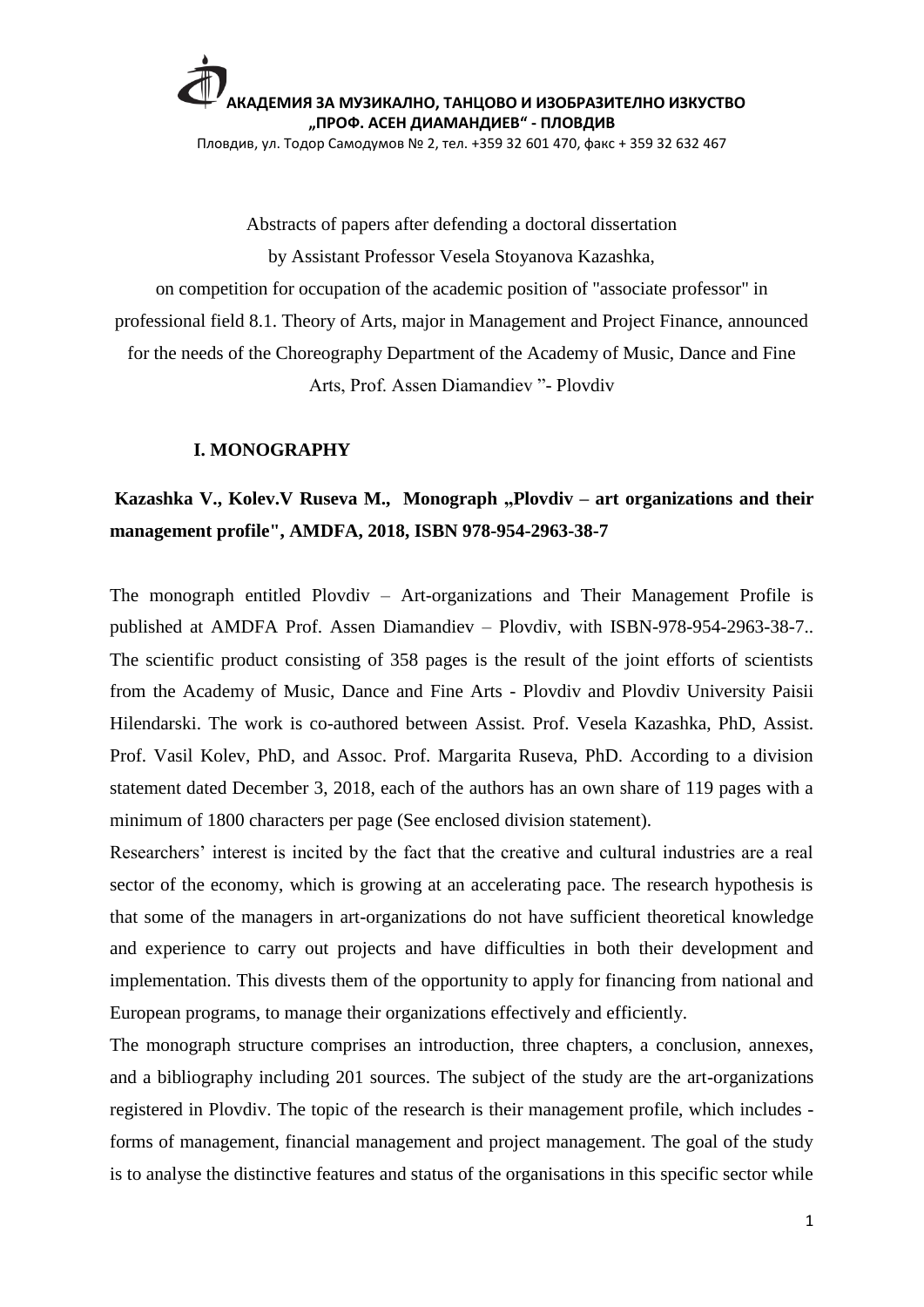Пловдив, ул. Тодор Самодумов № 2, тел. +359 32 601 470, факс + 359 32 632 467

identifying the difficulties associated with their financial management and control and implementation of projects. The goal is decomposed into ten research tasks, as follows:

1) Presenting systematic and concise information about the city of Plovdiv and the development of art and culture in the city over the centuries.

2) Study and analysis of the state subsidy for creative projects provided by the Ministry of Culture in the period 2007 - 2018.

3) Chronological, systematic and comprehensive presentation of the normative documents of the Council of Ministers regarding amendments in the budget of the state programs financing culture and art in the period 2007 - 2018.

4) Carrying out a systematic literary review of various management theories related to art-management.

5) Analysis of the capabilities of the system of financial management and control of funds in the public and private sector, risk assessment and organizational development.

6) Clarification of the theoretical and methodological basis for the study of organizations in the economic sector of creative and cultural industries.

7) Development of methodology and selection of tools for carrying out the research.

8) Study of the specific profile of organizations in the sector of creative and cultural industries in the city of Plovdiv.

9) Revealing the specific regional peculiarities of the creative and cultural industries in Plovdiv.

10) Summary of the results obtained through the empirical study.

The results of the study determine the practical relevance of the monograph. They allow the setting of priorities for the development of organizations in the creative and cultural industries on the basis of regional research models.

The first chapter presents the city of Plovdiv and the development of art and culture in it over the centuries. On this historical background research projects are implemented related to archaeological and National Revival heritage; libraries, museums, galleries, community centres and printing houses; music, theatre and opera. A general historical overview of the development of art management from antiquity to the present day is made. A detailed analysis of the documented budgets of the Ministry of Culture for policies and programs for a twelveyear period from 2007 until 2018 is carried out. Outlined is the role of the Academy of Music,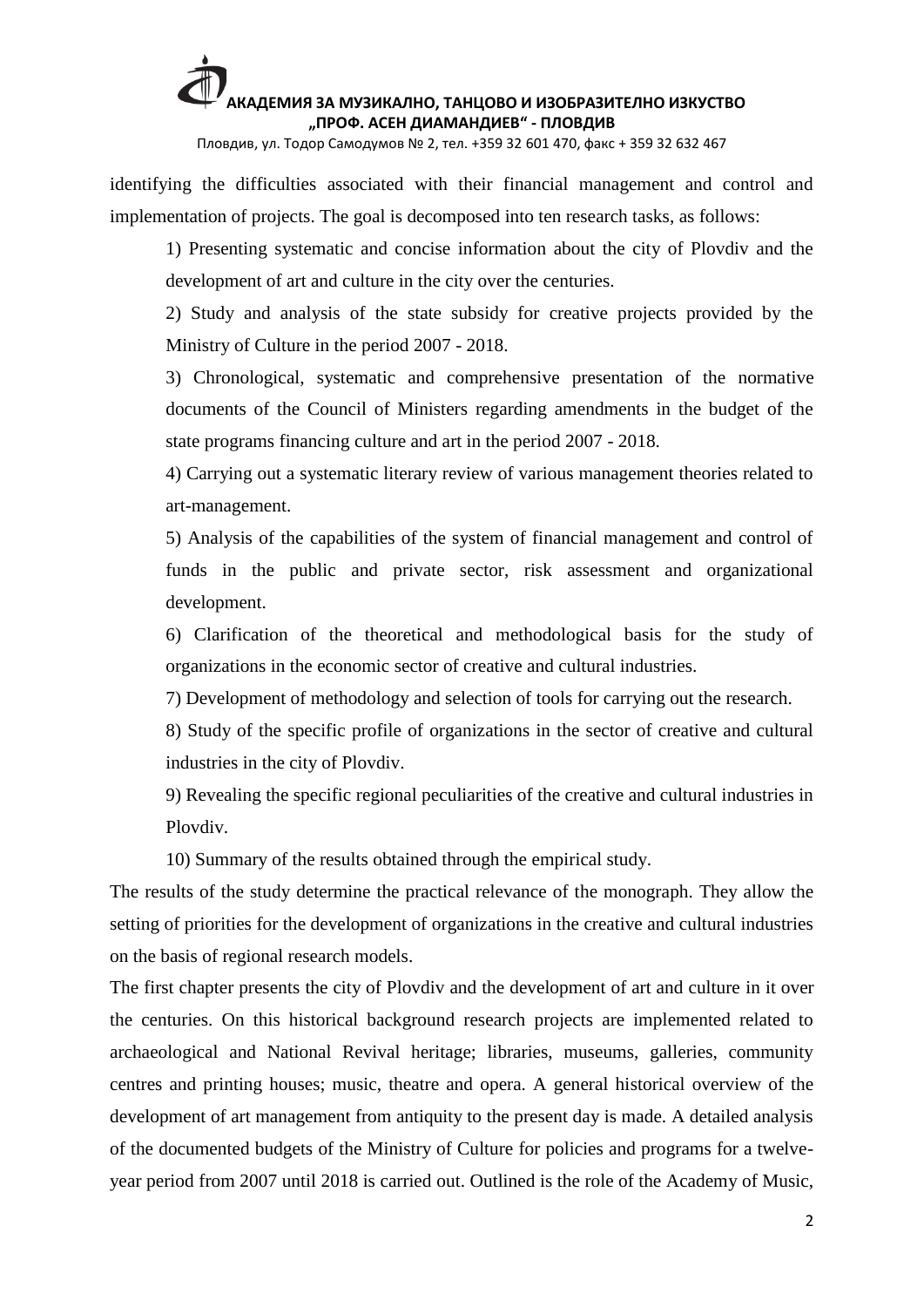Пловдив, ул. Тодор Самодумов № 2, тел. +359 32 601 470, факс + 359 32 632 467

Dance and Fine Arts Prof. Assen Diamandiev - Plovdiv in the provision of training in art management in response to the need for new management skills in art organizations.

The second chapter – both theoretical and practical in character – is related to the financial management and control of art-organizations. Legislation regarding state subsidies, European funds and other financial sources for the art-organisation budget are examined in detail; national and European control bodies and audit practices within the UN are presented; results of public sector audits conducted in the last two years are analysed; The basic elements of financial management are addressed - control environment, risk management, control activities, information and communication, monitoring, identifying typical gaps in project implementation and proposing solutions to eliminate them.

Chapter three presents the results of the studies conducted in order to obtain the necessary analytical information about the project management in art-organizations in the city of Plovdiv and clarifies the specifics of applying a methodology in project management. The research is based on data from the NSI, EUROSTAT and an in-depth questionnaire survey on 105 valid out of 120 questionnaires received in electronic format. The chapter defines the creative industries and their classification, identifies basic models for their development; analyzes the cultural and creative industries in the European Union; proves the methodology of the authors' empirical study and presents the results in charts and tables. The chapter outlines the specific profile of the creative and recreational industries in Plovdiv, makes estimates using economic indicators, analyses the types of projects they implement, their funding sources and the challenges and advantages for the success of each project.

The content of the individual chapters of the monograph formulate and substantiate conlusion which differ in terms of generalization. Some of them derive directly from the problems identified, others relate to the results of the research and theoretical work carried out, and still others have the character of formulated suggestions and guidelines for further research in the field.

The support of culture and the development of creative potential in the advanced countries are considered priority areas towards building a model of balanced sustainable socio-economic development and creation of new competitive advantages of the regions.

The monograph provides a basis for the development of an index of creativity, taking into account the particularities of the national statistical system and socio-cultural characteristics. Thus it will be possible to construct a rating of the regions in the country in relation to the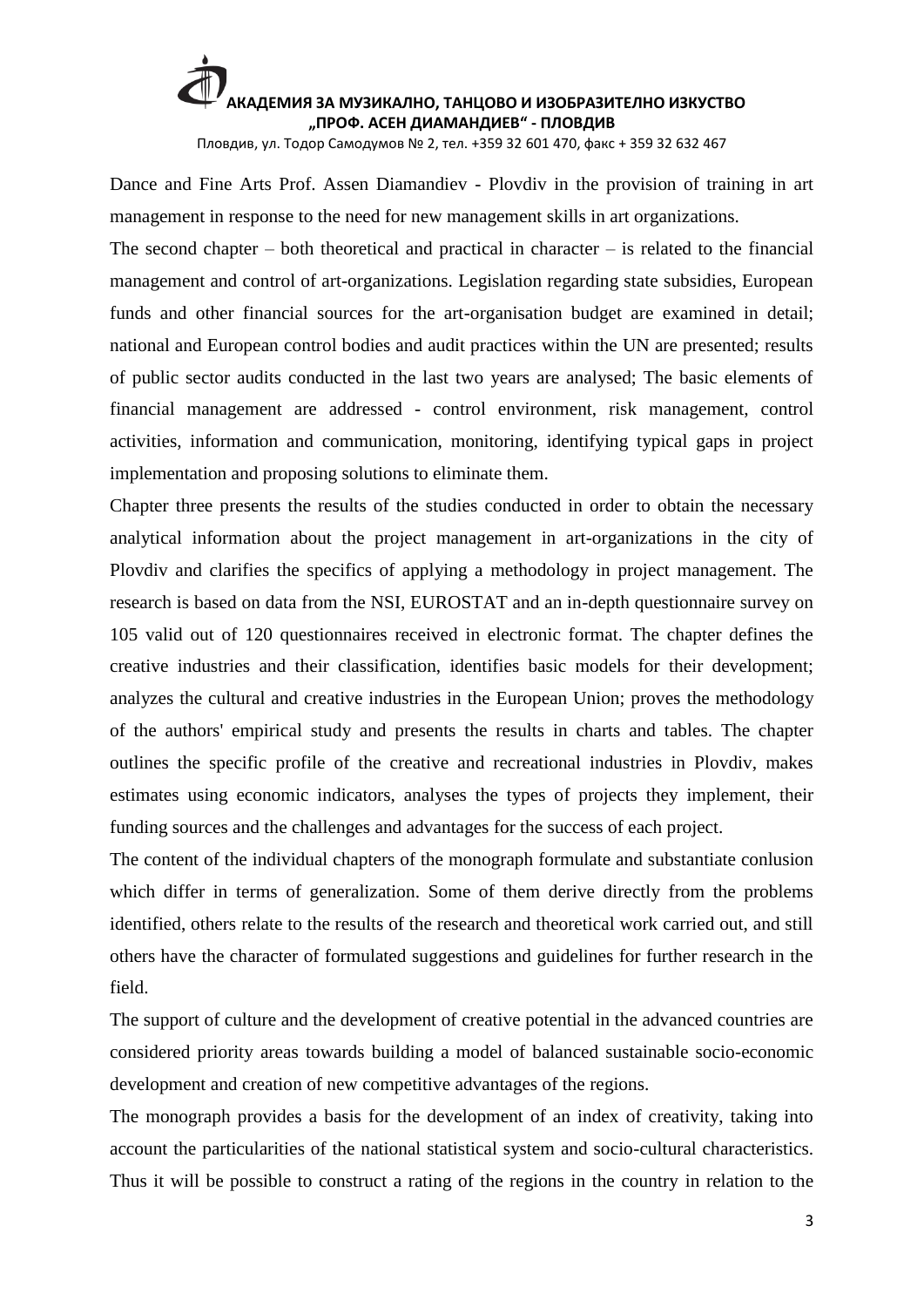Пловдив, ул. Тодор Самодумов № 2, тел. +359 32 601 470, факс + 359 32 632 467

creative industries operating in them, and to critically evaluate the possibilities for using such an approach for assessing regional competitiveness.

Based on the presented peculiarities of the creative economy and the opportunities for its development, the following important opportunities can be formulated and conclusions can be drawn:

**First,** the nature of the consumer to whom the final product is intended is essential for the development of the creative economy. The products of the creative industries are not essential commodities.

Second, the high demands of the creative economy for capable and competent human resources should be noted. Those employed in the creative industries need to have the ability to think creatively, to generate new ideas, and to come up with original solutions - the ability to master new technologies. One of the basic requirements is high-quality vocational training, which plays an important role in the creative industries' development.

**Third,** an important factor contributing to the increase in the share of creative industries is the availability of creative space, its openness which allows creative people to work collaboratively, generate new ideas, try out new approaches through working on national and international projects.

**Fourth,** a well-developed institutional infrastructure is a prerequisite for creating a favourable environment for the development of this sector of the economy. Institutional support is important as the basis on which various funds are made available to carry out projects, develop cultural traditions and hold social and cultural events.

**Fifth**, based on the results of numerous studies in the field of creative economics, factors can be determined that influence the development of the creative industries in the region, namely: constant demand, consumer income, education and expertise, ability to create the infrastructure necessary for the full application of knowledge, availability of relevant skills, level of public sector development, attitude of state institutions, intellectual capital, availability of large-sized businesses and higher education institutions.

The public sector also plays an important role in creating a favorable environment for the development of a creative economy. Public institutions' willingness to provide a creative environment leads not only to the development of talents, but also facilitates the development of cultural perceptions of future consumers.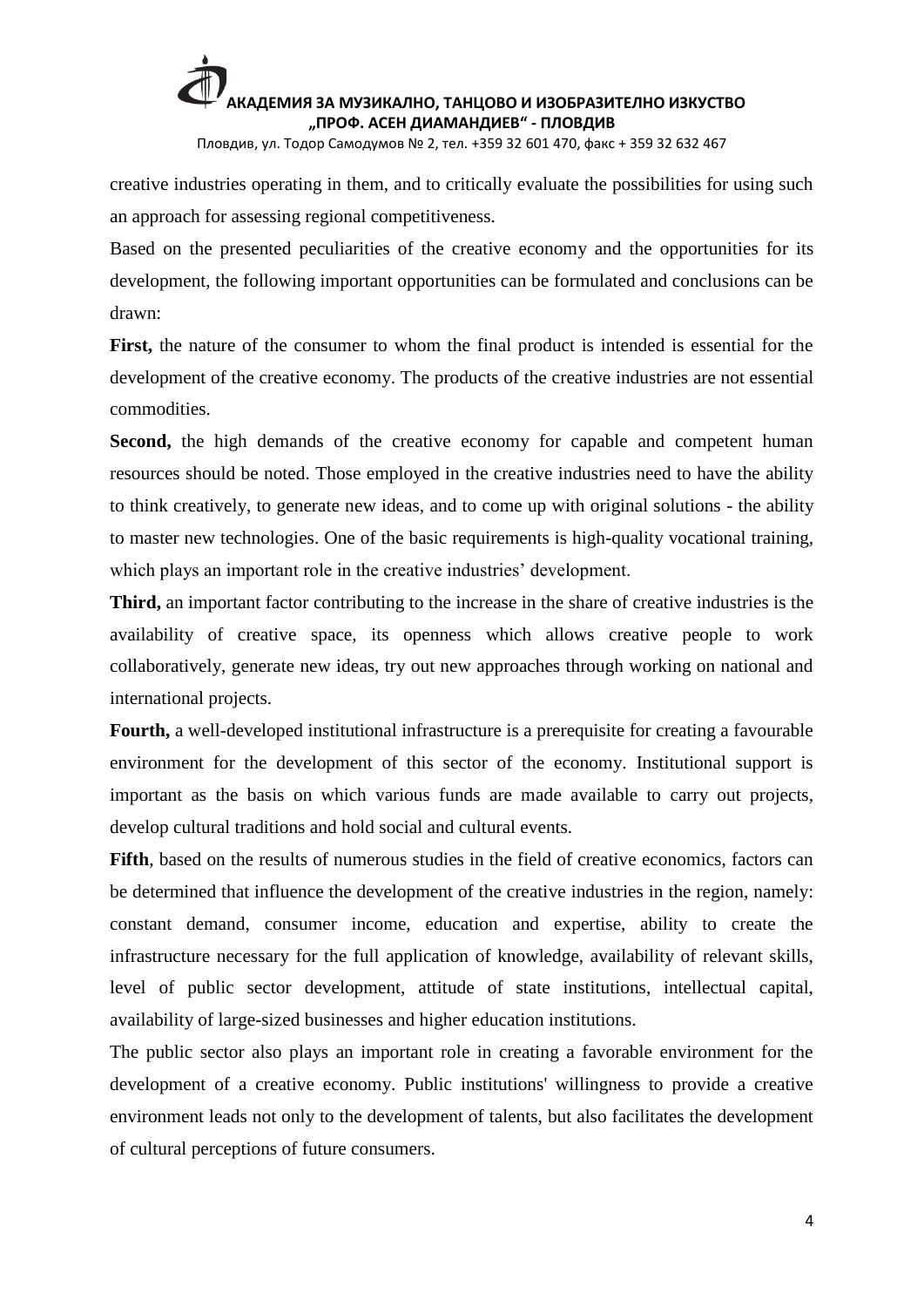Пловдив, ул. Тодор Самодумов № 2, тел. +359 32 601 470, факс + 359 32 632 467

Universities and their high-quality work, both in education and research, are at the heart of the creative economy infrastructure and are a source of competitive advantages. Universities are the driving force for the education and development of talent, and are closely linked to the development of intellectual capital, innovation and new technologies.

**Sixth,** If we consider the willingness of the Plovdiv city and the region to develop and implement a strategy for the development of creative industries and provide creative environment, the experts in the field believe that there is a human resource with original knowledge and experience, ideas, however there are not enough opportunities for informal internal and external communication that forms an atmosphere for development and creative diversity.

**Seventh,** tailor-made lending and financing solutions are needed.

Based on a more in-depth analysis of the sector and the challenges it faces, a number of measures and policies can be proposed that focus on the following several important aspects in the short and long term:

- gathering of reliable statistical data in order to raise the awareness about the characteristics and needs of the sector;
- $\bullet$ monitoring the development of the sector in view of providing adequate solutions for the creative industries;
- promoting innovation and entrepreneurship in the cultural sector by facilitating cooperation with other sectors and policies;
- improving access to finance to support new business models;
- using existing instruments at European level to integrate all existing tools and  $\bullet$ initiatives in a coherent way;
- $\bullet$ developing skills, including business skills;
- adapting to the changing demand for skills and overcoming skills shortages.

Analysis of the development of creative industries in the city of Plovdiv and in the region encounters some difficulties. First of all, there is a lack of statistical information and problems related to its gathering. It is difficult to obtain data about different sectors of the creative economy, for example, cultural industry is not usually divided into separate subsectors - most economic activity data related to the creative industries are presented in aggregate, which is an obstacle to specific analyzes. Another difficulty is the low level of breakdown of individual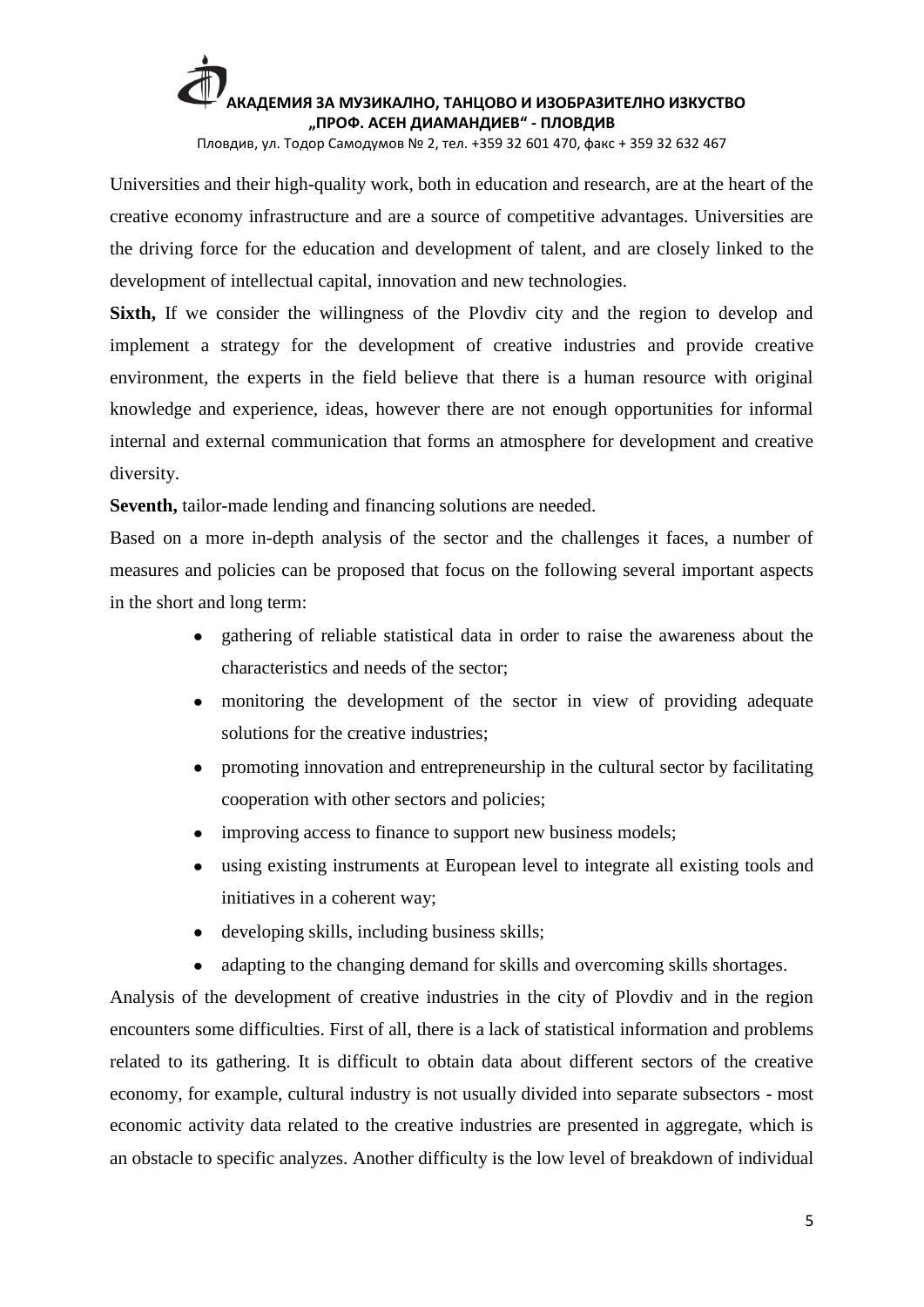Пловдив, ул. Тодор Самодумов № 2, тел. +359 32 601 470, факс + 359 32 632 467

codes for certain types of activities. It is very difficult to make an adequate assessment of the real size of the creative industries market.

Recommendations, conclusions and contributions

It is important to start working on the creation and promotion of creative industries as a sector of a new innovative economy, where not only natural but also creative resources generate new, extremely valuable added value and become an important factor for economic growth and social development.

The successful solution of the main issues formulated and outlined in the separate chapters of the monograph confirm the correctness of the previously formulated basic hypotheses. The results of both the theoretical and research work carried out in the field of management of artorganizations in Plovdiv give a sound reason to make the following important practical and applied contributions:

1. A systematic overview of the historical development of art and culture in the city of Plovdiv over the centuries is presented - a basis on which actual scientific and artistic projects are developed and implemented.

2. A detailed analysis of the state subsidies provided by the Ministry of Culture for the 12- year period between 2007 - 2018 through the budget programs for the preservation of cultural heritage, creative projects and other art and culture-related activities, which could serve as a basis for comparison in future analyses regarding funding in the field of art.

3. For the first time, specific tools are presented for executing more effective financial management and control in art-organizations. The toolset is applicable to the real sector, based on an analysis of problems and opportunities with a focus on project financing. The developed system of financial management and control in artorganizations is applicable in the real sector and is in its nature a handbook for artmanagers.

4. Adequate methodological tools have been prepared and tested, including an "Information Card for Expert In-Depth Interview" for research on the management profile of organizations. The tools are applicable to research both in Bulgaria and abroad.

5. For the first time the specific profiles and peculiarities of 105 art-organizations in the city of Plovdiv were examined and analyzed. The analysis provides up-to-date,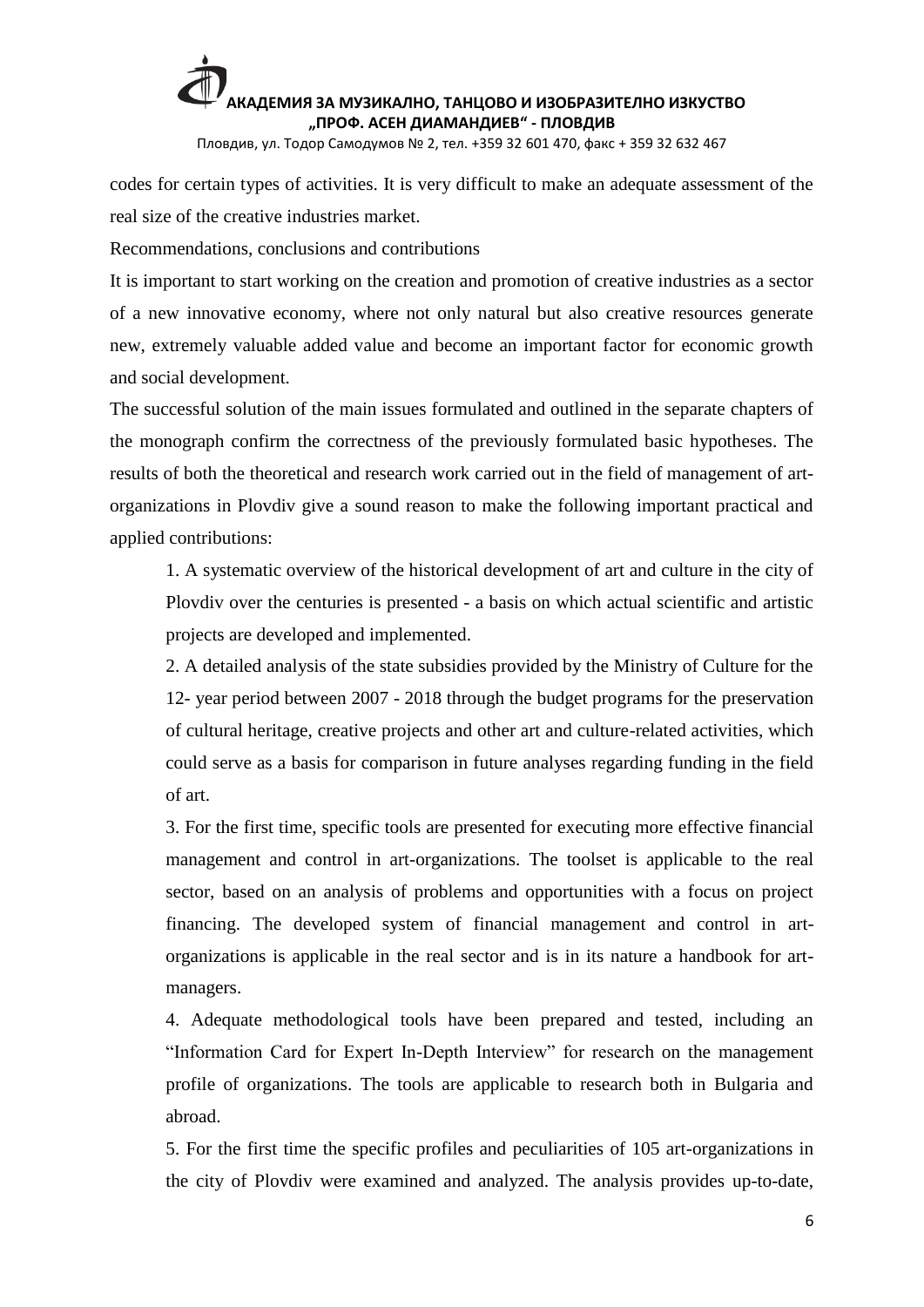Пловдив, ул. Тодор Самодумов № 2, тел. +359 32 601 470, факс + 359 32 632 467

useful and applicable information on the peculiarities of cultural and creative organizations in the city, which can serve as a basis for future comparative analyses at national and regional level. The results can also be used by managers towards better management, including making motivated choice of financing models.

6. A monograph Plovdiv – Art-organizations and their Management Profile is published, which serves to educate students in the field of art and to build local and national policies in the art domain. The recommendations made will assist research, educational and practical activities of students, doctoral students, teachers and art managers.

Art is an integral part of our lives, regardless whether we are its creators or consumers. In our hectic daily life, we do not realize that we are constantly in touch with various elements and manifestations of art - through mass media, the Internet or print media, we are in constant interaction with it.

In today's economy, culture must upsurge the competitiveness of the regions, improve the quality of human capital and create jobs. Cultural resources should be used to stimulate socioeconomic development, attract tourists and investors.

Although at first glance the themes in the monograph seem broad, the unifying line that the authors follow is culture and art and their management. We hope that the monograph will be beneficial for students in the field of arts, the administration of Plovdiv municipality, researchers and young scientists.

#### **II. ARTICLES AND REPORTS**

*1) Kazashka, V., Ruseva M., Stoyanova,P., (2017), Mapping and Ranging of Cultural and Creative Idustries in the city of Plovdiv, CBU International Conference Innovation in Science and Education, Prague 2017, pp. 639-642* 

Abstract: This paper reflects the goals and objectives of the fundamental scientific research project "Young Scientists 2016" at the Scientific Research Fund of the Bulgarian Ministry of Education and Science. The aim of this research is to analyze and map the cultural industries in Plovdiv. The intention is the resources of cultural industries to be researched using empirical data and then based on this research to be ranged and mapped. Furthermore, the research team is looking for a new model and tool-set for appraisal of the cultural industries. The methods employed are based on success indicators borrowed from economics and statistics.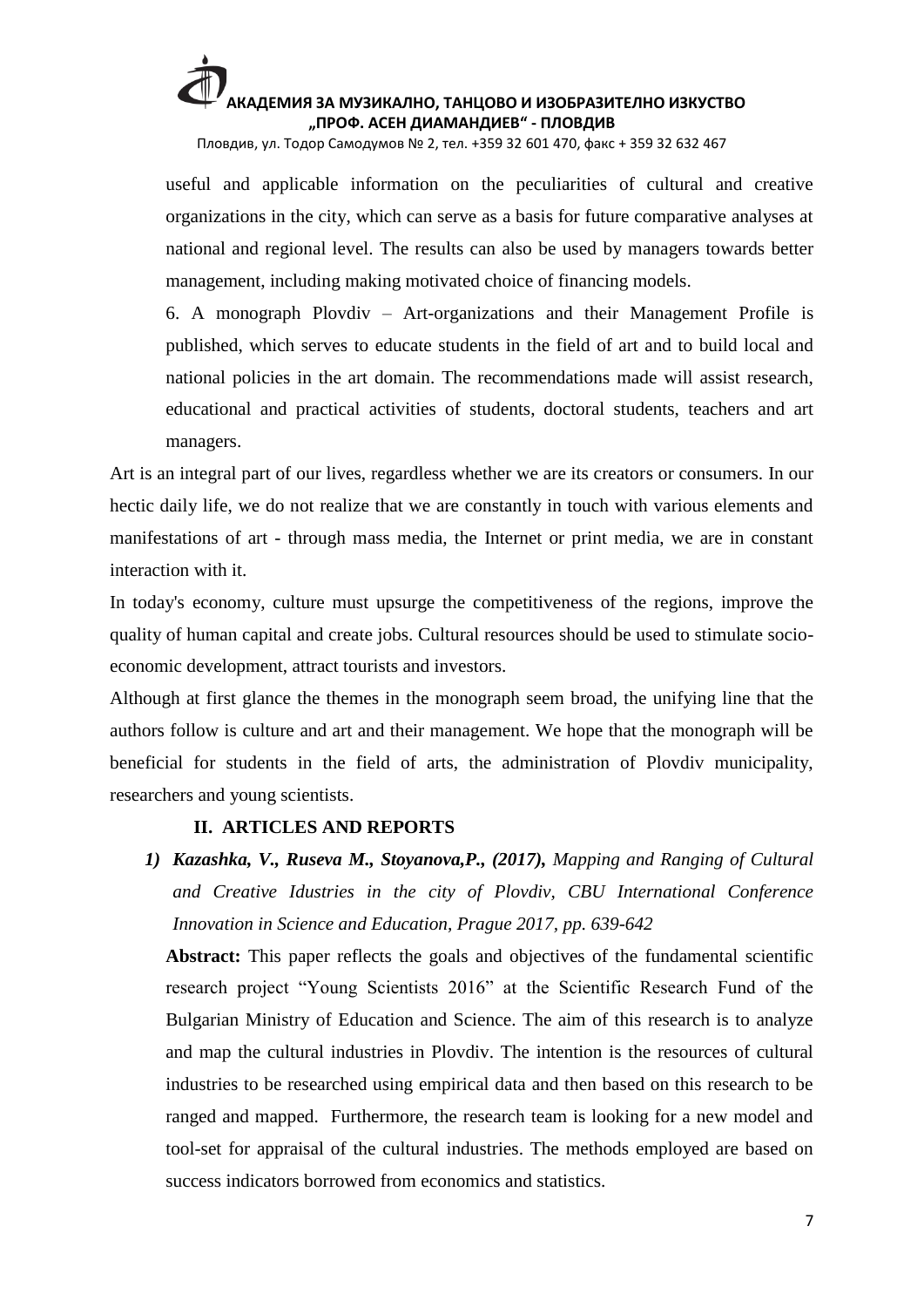Пловдив, ул. Тодор Самодумов № 2, тел. +359 32 601 470, факс + 359 32 632 467

**2)** *Ruseva, M., Kazashka, V., Kolev, V., (2018 ), "Analysis of the Specific Profile of Art organizations in Plovdiv, Bulgaria", CBU International Conference Innovation in Science and Education, Prague 2018, 723-733, ISSN-1805-997X (Print), ISBN-978- 80-270-5037-6 print Edition*

**Abstract:** The report presents the results of a fundamental research of the cultural organizations in Plovdiv city, Bulgaria. The main objective of the research is to determine the specific profile of the art organizations by the factors: area of work, type of ownership, categorization (small, medium or big enterprise), etc. via analysis of quantitative and comparative data. The specific objective of the research is the collection and analysis of the data for the number of the developed and funded projects of the art organizations for the last five years. To achieve these objectives, an empirical research and analysis of the results were conducted. The survey was performed via expert questionnaire divided in two main groups of questions. The first group is a set of general questions targeted to determine the specific profile of the organizations, and the second group of questions is aimed to specify the type, area, frequency and source of funding for the projects developed by the art organizations. The obtained data and results are providing the profile and the financial frame of the cultural and art organizations in Plovdiv city, Bulgaria and can be used as a base for further studies and research.

*3) Kazashka, V., Ruseva. M., (2018), The Attitudes of Students in Bulgaria and The Czech Republic toward people with Special educational needs, CBU International Conference Innovation in Science and Education, Prague 2018, 723-733, ISSN-1805- 997X (Print), ISBN-978-80-270-5037-6 print Edition*

**Abstract:** The paper is covering a survey aimed to find out what is the publicity and the interest of society in people with disabilities, what is the public attitude of students towards this stigmatized group of people, are there any already formed stereotypes and positive stigmas of the people with disabilities, how to achieve their overall integration into society, i.e. starting from the family, through university and finally at work. We carried out surveys (questionnaires) among students from the Czech Republic and Republic of Bulgaria, as for this purpose we interviewed 100 students from both countries. This work reviews the concept of a relation between people with disabilities and the students, and the positive attitude of the latter for the purpose of integration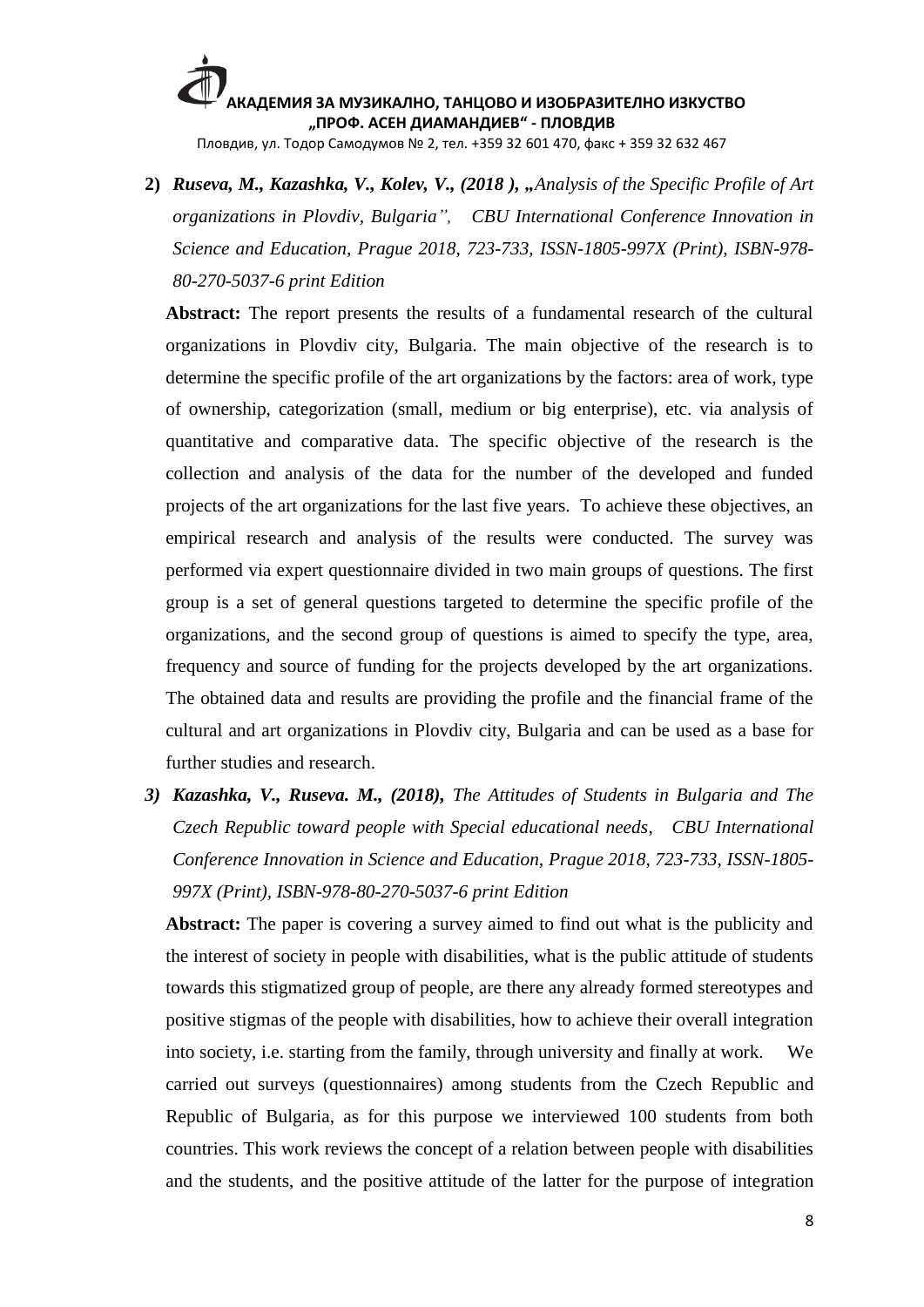Пловдив, ул. Тодор Самодумов № 2, тел. +359 32 601 470, факс + 359 32 632 467

into society. This survey uses several statistical methods. This fact increases its value and in great extent increases the possibilities of obtaining adequate and credible results. As a result of the survey, we determined the following: Direct contact with people with special educational needs is more influential both for people with disabilities and for the change of attitudes towards them. Overcoming the problem with the socialization and realization of the people with disabilities, both in public and personal aspect are a positive stigma which is a motivator and generator of new attitudes. Positive stigma, positive examples and direct contact are catalysts of the social processes related to people with disabilities and stimulate attitudes of the society and the individual.

*4) Kazashka, V., (2016), Funding and Management of Scientific and Educational Projects in the Arts, Fourth International Scientific Conference "Management and Marketing Problems in the Arts", AMTI 2017, ISBN-978-954-2693-20- 2, pp. 154- 161*

Abstract: In order to be at European level the education and science at the universities providing trainings in arts should apply new innovative practices and break the stereotypes of teaching, creative and research activities. This is the way to create welltrained researchers of a new type - active, progressive, working directly in the real economy and cultural life.

Science is a long, tedious work of many scientists and combined with artistic and creative activits it requires much more effort, innovation and use of new technologies. Funding is clearly needed to carry out this activity.

Education is the training, the inheritance of scientific knowledge. The main purpose of education is the transfer of cultural and scientific traditions. How, by what means is the research and artistic activities of the Art Universities in Bulgaria financed? Is it the art researcher a new type of researcher? Is there a discrepancy between expectations and funding, between funding and the results obtained? This report seeks to find answers to the questions raised.

*5) Кazashka, V., Kolev, V., (2017), The project "Art management: Plovdiv – new tendencies and classical art (ART)" – one successfully financed idea , Spring Scientific Readings 2017, AMDFA, ISSN- 1314-7005, pp.131-138*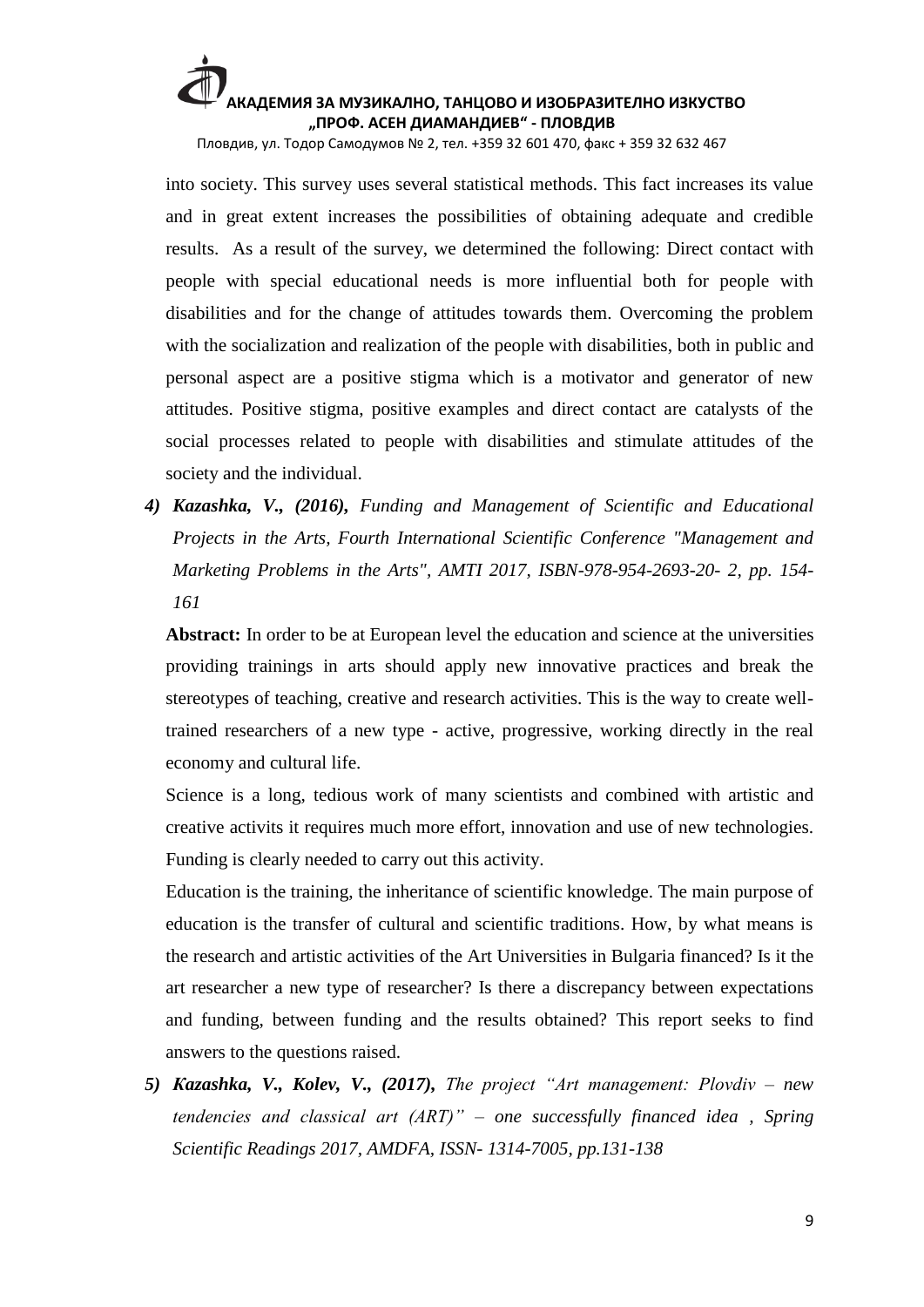Пловдив, ул. Тодор Самодумов № 2, тел. +359 32 601 470, факс + 359 32 632 467

**Abstract:** The paper presents the project "Art Management: Plovdiv - New Tendencies and Classical Art (ART)" as a successfully realized idea by a team of young scientists from the Academy of Music, Dance and Fine Arts - Plovdiv and the Plovdiv University "Paisii Hilendarski ". The report presents the idea of the project, the source of financing, the budget, as well as the progress of its implementation to the moment. A "Questionnaire" for an interview with expert character (aimed at managers of cultural and creative industries in Plovdiv)" is attached аs an appendix to this article.

*6) Kazashka, V., (2017), Social and Cultural Innovations in Contemporary Research Infrastructure, International Science Conference "Science, Education and Innovation in the Arts", AMTI 2017- ISBN-978-954-2963-23-3, pp. 303-310.*

Abstract: This report presents the new policies in the funding of research in Bulgaria and Europe. The direction: "Social and cultural innovation" is a priority direction in the future development of Europe and the European Union. It is also embedded in national strategies related to the development of science, innovation, education, creative and recreative industries.

**7)** *Kazahka, V., Kolev V., (2017), The specific features of the higher education in arts and their influence in determining the budget of the faculties of AMDFA-Plovdiv , International Journal, Institute of Knowledge and Management, Scientific papers, Vol 20.3, Know;ege in Practice, ISSN- 2545-4439 for print version, ISNN – 1857- 923X for e-version, pp. 1289-1295*

**Abstract:**The changes in education and learning opportunities at higher education have transformed dramatically in recent years. Undoubtedly, education in Bulgaria at all levels still needs reform. Changes in national law require voluntary responses of higher education institutions to internal acts. The general requirements laid down in the Law on Higher Education find their specific manifestations taking into account the specificity and uniqueness of each higher school, determined by the needs of the training itself, the approved curricula and programs, differences in the academic components or peculiarities in the material base. The aim of the present development is to share the experience in developing a methodology for financing the main units the faculties of AMDF-Plovdiv. The specificities of art education are examined. The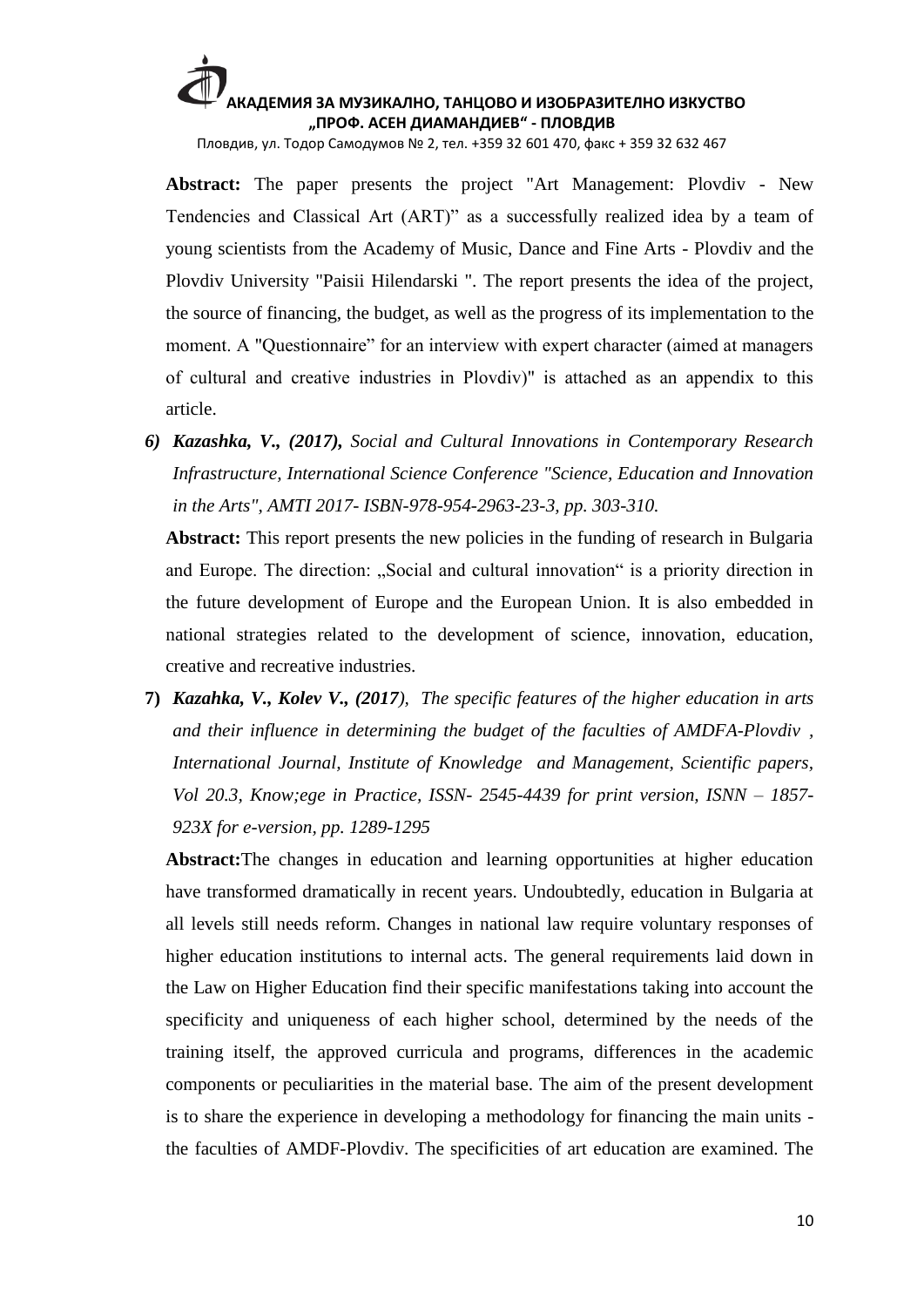Пловдив, ул. Тодор Самодумов № 2, тел. +359 32 601 470, факс + 359 32 632 467

features of a relatively small art school and their impact on the whole learning process and there for on the funding of faculties are analyzed.

*8) Kazashka, V. (2017), The Crisis - A Moment of Transformation or a Readiness for a New Beginning, Fifth International Scientific Conference on Management and Marketing Problems in the Arts, AMTI -2017, ISSN 2603-462X. pp. 57-61*

**Abstract:** This report examines the importance of higher education institutions in global society. Universities are a refuge of thought, spirit, and preserve traditions and build new perspectives. The role of the university is to direct the attention of young people - students, students, citizens, to science and innovation, human knowledge and erudition as a guarantee of prosperity. Changes in education and learning opportunities in higher education have changed dramatically in recent years . Undoubtedly, education in Bulgaria at all levels still needs reform. The philosopher Thomas Kuhn points out that the importance of crises is in showing when the moment of transformation has occurred. "The abundance of competing theories ... is a circumstance that accompanies the crisis"

*9) Sekerdzhieva-Novak, T., Karadjov, L., Kazashka, V., (2017), International Scientific Conference "Science, Education and Innovation in the Arts", Art Spectrum, issue. 44, November 2017, AMDFA, ISSN-1314-0000, pp. 1-3*

**Abstract:** On October 12 and 13, 2017, the International Science Conference "Science, Education and Innovation in the Arts" was held at the Academy of Music, Dance and Fine Arts - Plovdiv. The scientific event was organized by AMDFA and was implemented with the financial support of the Research Fund of the Ministry of Science and Education, the project was coordinated by Prof. Tony Shekherdzhieva - Novak, under the contract of DPMNF 01 / -3 / 2017. The realization of this forum was a result of the combined efforts of Bulgarian and foreign researchers in the fields of music, choreography, fine arts and pedagogy. The aim of the international scientific conference "Science, Education and Innovation in the Arts" was to create and establish a forum where the academism is the leading factor in sharing research, experience and challenges both to the scientific community and to all stakeholders in the field of arts in Bulgaria and abroad. All participants express their oppinion that the main goal of the conference had been fulfilled. The organizing team from AMDF will concentrate their efforts in line the conference to become an annual forum.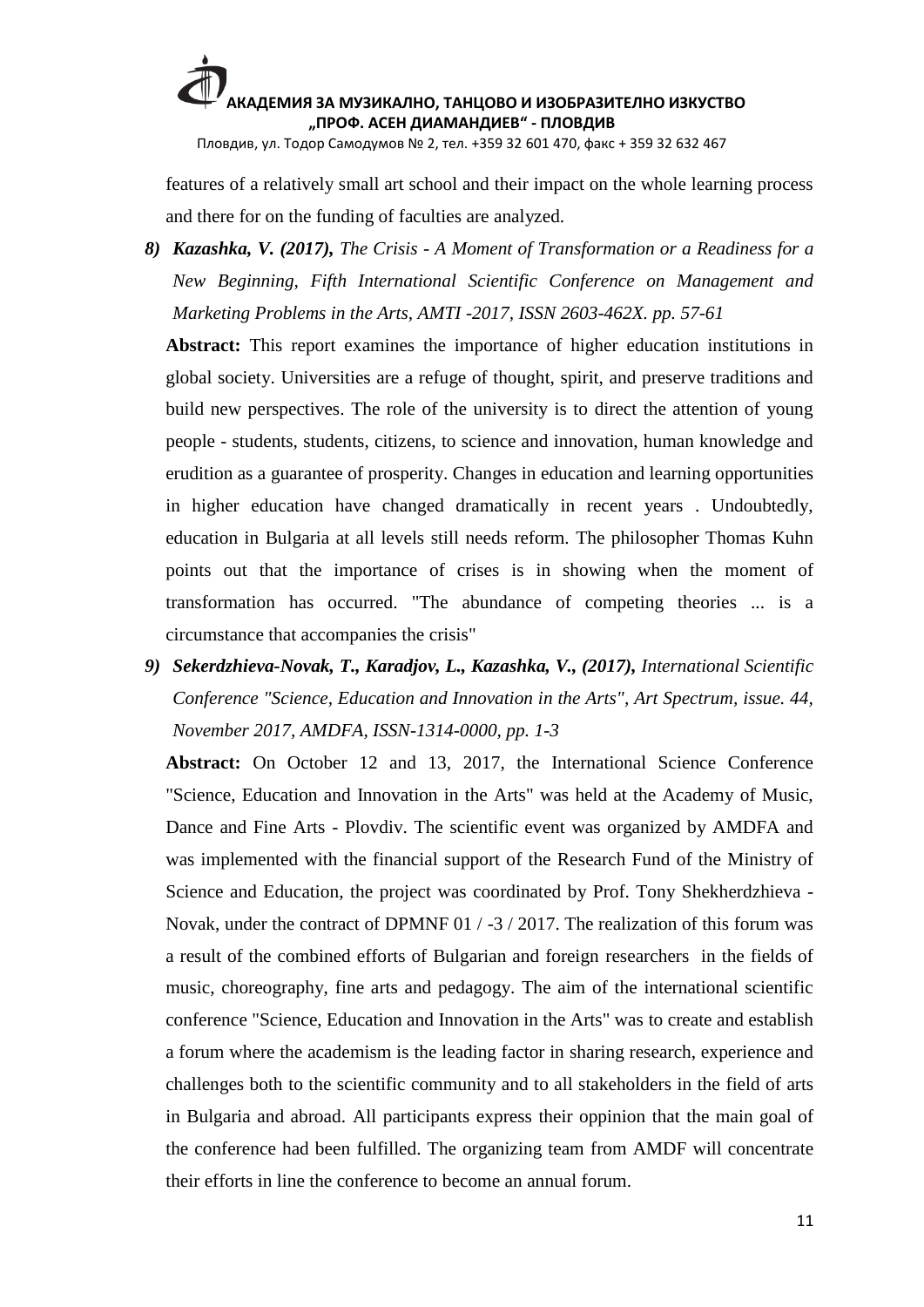Пловдив, ул. Тодор Самодумов № 2, тел. +359 32 601 470, факс + 359 32 632 467

*10)Kazashka, V., (2018), Project "Live Skills" - an opportunity to improve digital and managerial skills in the professions of the audiovisual and live performance sectors, Sixth International Conference on Management and Marketing Issues in the Arts, AMTI 2011, ISSN 2603-462X. pp.94-99*

**Abstract:** This article presents a survey of trends in digital and entrepreneurial skills in the vocations of audiovisual and life performance sectors. The aim of the study is to identify and, later, through training, to overcome skills gaps in professionals or those who intend to develop in the field of creative and cultural organizations in these sectors. The study was conducted in Bulgaria, Greece, Romania and the UK. The research is under the "Live Skills" project Erasmus +, № 575425-EPP-1-2016-1-UK-EPPKA2-SSA and the project partners from Bulgaria are: National School of Stage and Film Design - Plovdiv and the Bulgarian Employers' Association in the field of culture (BAROC).

**11)***Kazashka V., Kolev, V., (2018) The taste for the arts must be cultivated, yet the curiosity for science must be enkindled, Science magazine, book 6/2018, Vol XXVIII, Edition of the Union of Scientists in Bulgaria*

**Abstract:** The publication presents the implementation of the international project "Scientists within the triangle of knowledge"- KTRIO 3, funded by Horizon 2020 programme - European Researchers' Night 2018 ( H2020-MSCA-NIGHT-2018) in Plovdiv. The project scopes scientific and creative organizations from the city – The Academy of Music, Dance and Fine arts – Plovdiv; Center of Plant Systems Biology and Biotechnology; National Highschool of Stage and Film Design; Art Gallery "Anastas"; The Educational Center "Artclass Center"; The Association for career development and education. The organizations are united under the idea to present to the specialized and the wide audience their achievements, and to inspire the next generation of scientists and artists.

*12)Kazashka, V., (2014) Methodological aspects of scientific research in the field of pedagogy, International scientific-practical conference "Psychological and pedagogical problems of the development of the personality of the professional in the conditions of university education", Association of Professors from Slavic Countries ( OPSS), Kiten 2014, ISBN- 978-954-490-448-7p. 156-161*